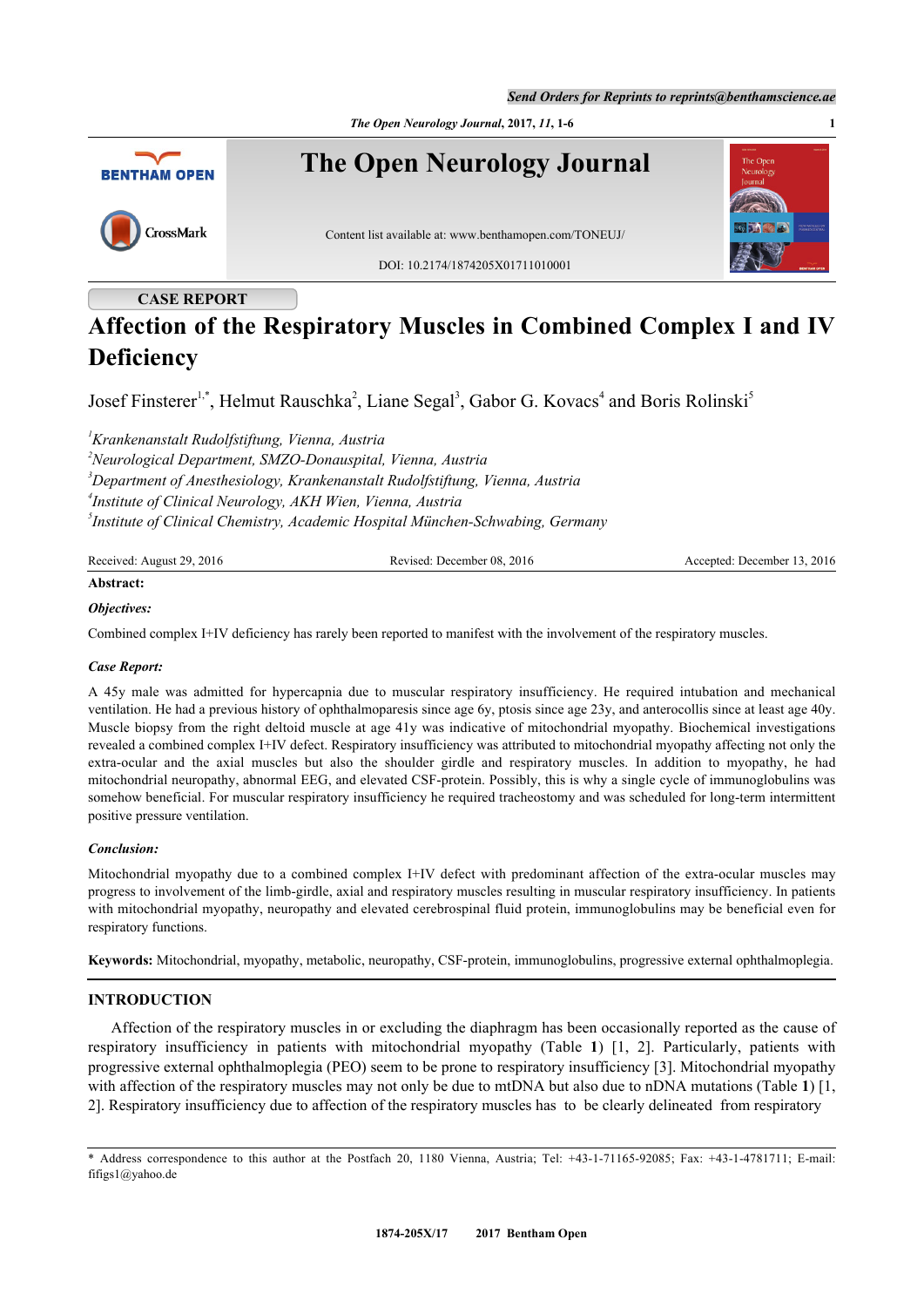#### **2** *The Open Neurology Journal, 2017, Volume 11 Finsterer et al.*

insufficiency due to cerebral involvement in a mitochondrial disorder, like in Leigh- or Leigh-like syndrome or other mitochondrial encephalopathies [[4\]](#page-3-3). Here we report a patient with long-standing PEO and ptosis, and a combined complex I+IV defect who developed successive, late-onset affection of the respiratory muscles.

| Table 1. Mitochondrial myopathy due to mutations in mtDNA or nDNA located genes associated with affection of the |  |  |  |  |  |  |  |
|------------------------------------------------------------------------------------------------------------------|--|--|--|--|--|--|--|
| respiratory muscles.                                                                                             |  |  |  |  |  |  |  |

| References                                                                                                                                                                                                                                                                                                                                                                           | Gene                                    | <b>Mutation</b>              | <b>Biochemical defect</b>     | <b>PEO</b> |
|--------------------------------------------------------------------------------------------------------------------------------------------------------------------------------------------------------------------------------------------------------------------------------------------------------------------------------------------------------------------------------------|-----------------------------------------|------------------------------|-------------------------------|------------|
| Mar O'Callaghan 2012 [1]                                                                                                                                                                                                                                                                                                                                                             | tRNA(Val)                               | m.1643A > G                  | CII+CIII                      | no         |
| Behin 2012 [2]                                                                                                                                                                                                                                                                                                                                                                       | TK <sub>2</sub>                         | c.323C>T                     | CI+CIII+CIV                   | no         |
| Behin 2012 [2]                                                                                                                                                                                                                                                                                                                                                                       | TK <sub>2</sub>                         | c.8dup, c.268C>T             | CI+CIII+CIV                   | no         |
| Wolf 2012 [6]                                                                                                                                                                                                                                                                                                                                                                        | tRNA(Lys)                               | m.8299G>A                    | $CI+CIV$                      | ves        |
| Smits 2011 [3] <sup>&amp;</sup>                                                                                                                                                                                                                                                                                                                                                      | nm                                      | mtDNA deletion               | nm                            | yes        |
| Martin-Negrier 2011 [8]                                                                                                                                                                                                                                                                                                                                                              | <b>TWINKLE</b>                          | p.R374Q                      | nm                            | yes        |
| Pronicki 2010 [20]*                                                                                                                                                                                                                                                                                                                                                                  | SCO <sub>2</sub>                        | p.E140K                      | <b>CIV</b>                    | no         |
| Giordano 2009 [21]                                                                                                                                                                                                                                                                                                                                                                   | POLG1                                   | nm                           | Inm                           | no         |
| Yuri 2008 [19]                                                                                                                                                                                                                                                                                                                                                                       | nm                                      | nm                           | nm                            | yes        |
| Sanaker 2007 [9]                                                                                                                                                                                                                                                                                                                                                                     | nm                                      | mtDNAdel                     | nm                            | ves        |
| Aure 2007 [18] <sup>%</sup>                                                                                                                                                                                                                                                                                                                                                          | nm                                      | mtDNAdel                     | nm                            | yes        |
| Tong 2006 [22]                                                                                                                                                                                                                                                                                                                                                                       | nm                                      | nm                           | <b>VLCAD</b>                  | no         |
| Saneto 2006 [23]                                                                                                                                                                                                                                                                                                                                                                     | tRNA(Leu)                               | m.3243A > G                  | CII overactivity              | no         |
| Easley 2002 [24]                                                                                                                                                                                                                                                                                                                                                                     | nm                                      | nm                           | <b>PDG</b>                    | no         |
| Götz 2002 [10]                                                                                                                                                                                                                                                                                                                                                                       | nm                                      | nm                           | nm                            | yes        |
| Chotmongkol 2001 [11]                                                                                                                                                                                                                                                                                                                                                                | nm                                      | nm                           | nm                            | yes        |
| Klopstock 1999 [12]                                                                                                                                                                                                                                                                                                                                                                  | tRNA(Leu)                               | 3243                         | nm                            | yes        |
| Rabano 1998 [7]                                                                                                                                                                                                                                                                                                                                                                      | nm                                      | multiple mtDNAdel            | partial CI+CIV                | no         |
| Von Döbeln 1993 [5]                                                                                                                                                                                                                                                                                                                                                                  | nm                                      | nm                           | CI+CIV                        | no         |
| Enter 1991 [25]                                                                                                                                                                                                                                                                                                                                                                      | tRNA(Leu)                               | m.3243A>G                    | nm                            | no         |
| Osanai 1991 [13]                                                                                                                                                                                                                                                                                                                                                                     | mtDNAdel                                | nm                           | nm                            | yes        |
| Barohn 1990 [14] <sup>#</sup>                                                                                                                                                                                                                                                                                                                                                        | nm                                      | nm                           | nm                            | yes        |
| Nozaki 1990 [15]                                                                                                                                                                                                                                                                                                                                                                     | nm                                      | nm                           | <b>CIV</b>                    | yes        |
| Desnuelle 1988 [16]                                                                                                                                                                                                                                                                                                                                                                  | nm                                      | nm                           | nm                            | yes        |
| Carroll 1976 [17]                                                                                                                                                                                                                                                                                                                                                                    | nm                                      | nm                           | nm                            | ves        |
| $\overline{1}$ $\overline{1}$ $\overline{1}$ $\overline{1}$ $\overline{1}$ $\overline{1}$ $\overline{1}$ $\overline{1}$ $\overline{1}$ $\overline{1}$ $\overline{1}$ $\overline{1}$ $\overline{1}$ $\overline{1}$ $\overline{1}$ $\overline{1}$ $\overline{1}$ $\overline{1}$ $\overline{1}$ $\overline{1}$ $\overline{1}$ $\overline{1}$ $\overline{1}$ $\overline{1}$ $\overline{$ | $\mathbf{A}$ and $\mathbf{A}$<br>$\sim$ | $\overline{1}$<br>$n \geq n$ | $\mathbf{a}$ and $\mathbf{a}$ |            |

Nm: not mentioned. VLCAC: very-long chain acyl-CoA dehydrogenase deficiency, PDG: pyruvate-dehydrogenase, \*: 13 homozygous cases, #: 3 cases, &: 8 cases with PEO due to mtDNA deletion, %: 2 patients.

### **CASE REPORT**

The patient is a 45y Caucasian male, height 182cm, weight 80kg, with a previous history of divergence of the ocular bulbs with double vision since age 6y, bilateral ptosis since age 23y, which was surgically corrected at age 30y, ophthalmoparesis since at least age 27y, a syncope at age 30y, and anterocollis since at least age 40y. At age 27y he had undergone muscle biopsy from the left deltoid muscle showing mild myopathic lesions with increased accumulation of intrafusal glycogen and lipid droplets. Electroneurography at age 27y revealed axonal polyneuropathy. 24h-ECG at age 30y disclosed an intermittent AV-block II and electroencephalography generalized poly-spike waves in the absence of seizures. Clinical neurologic investigation at age 40y revealed, in addition to the above mentioned abnormalities, bilateral proximal weakness of the upper limbs, a winging scapula bilaterally, and reduced tendon reflexes. Cerebrospinal fluid (CSF) investigations at age 40y revealed elevated protein (1008mg/l, n: 150-450mg/l) exclusively. Needle-(electromyography) EMG of the right anterior tibial muscle at age 40y showed neurogenic alterations. A Guillain-Barre-syndrome (GBS) was suspected and immunoglobulins administered with a beneficial effect. Transthoracic echocardiography at age 40y revealed mild myocardial thickening. At late age 40y mild weakness of the lower limbs (M5-/M4+) and an abnormal respiratory pattern were noted for the first time. Radioscopy of the lungs did not reveal abnormal mobility of the diaphragm. Lactate stress testing under 40W resulted in a lactate increase to 9.5mmol/l after 8 minutes. Upon supra-maximal stimulation of the phrenic nerve at age 41y no answer could be evoked and needle-EMG of the rectus abdominis muscle revealed abnormal spontaneous activity. Muscle biopsy from the right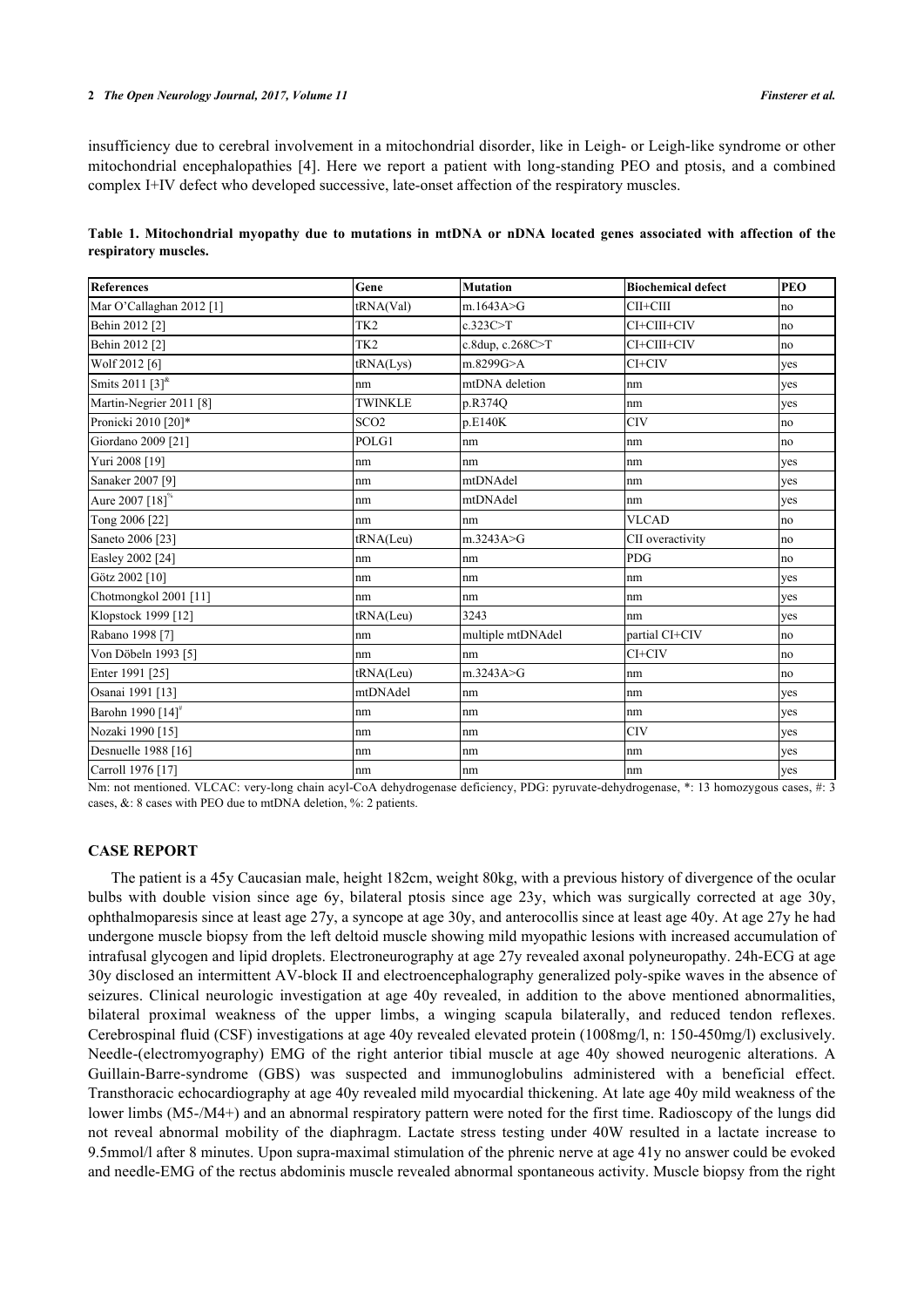deltoid muscle at age 41y showed myopathic features, ragged-red fibers, regenerating fibers, increased number of lipid droplets, glycogen depositions, and some COX-negative fibers. Biochemical investigations of the muscle homogenate revealed a combined complex I+IV defect. The activity of the NADH-CoQ-oxidoreductase was 7.4 U/g NCP (n, 15.8-42.84 U/g NCP) and the activity of the cytochrome-c-oxidase 89 U/g NCP (n, 112-351 U/g NCP). Investigation for mtDNA deletions or insertions by long-range PCR was normal. Southern blot could not be carried out because of insufficient material. nDNA located genes responsible for mitochondrial myopathy were not tested. The family history was positive for diabetes (grandmother from the mother's side) and cardiac abnormalities (mother).

At age 45y he was admitted for acute respiratory dysfunction in the absence of recent pulmonary infection or embolism with hypercapnia but normal oxygenation due to weakness of the respiratory muscles (Table **[2](#page--1-0)**). There was no indication for heart failure. Though he was awake with normal oxygenation, he required intubation and mechanical ventilation because of hypercapnia due to muscular respiratory insufficiency. Clinical neurologic examination revealed ptosis, ophthalmoparesis, weak head anteflexion and retroflexion (M5-), weakness of the upper limbs with distal predominance (M4 to M5-), proximal weakness of the lower limbs (M5-) absent tendon reflexes, generalized wasting, and stocking-type sensory disturbances. Blood tests revealed hyponatriemia (129mmol/l, n: 135-150mmol/l) and slight anemia (Table **[1](#page--1-0)**). The diaphragm was moving normally. Cerebral CT was normal. Under controlled ventilation elevated CO<sup>2</sup> decreased to near normal values within 3 days (Table **[2](#page--1-0)**). On hospital day (hd) 3 he was extubated but respiratory insufficiency with hypercapnia recurred, why he required re-intubation and ventilatory support on hd5 (Table **[2](#page--1-0)**). One day after re-intubation, tracheostomy was carried out. Blood gases normalized (Table **[2](#page--1-0)**) and from hd8 ventilatory support could be discontinued during daytime. Since a GBS was additionally suspected upon the history and the elevated CSF-protein, immunoglobulins were given. Under this regimen respiratory function further improved and he was able to sit with support during daytime. Unsupported sitting was impossible due to affected truncal muscles.

| Parameter        | RL              | hd <sub>2</sub> | hd3  | hd4  | lhd5 | lhd6 | hd7  | hd8  | lhd9 | hd <sub>10</sub> |
|------------------|-----------------|-----------------|------|------|------|------|------|------|------|------------------|
| pH               | 7.38-7.42       | 7.32            | 7.43 | 7.34 | 7.35 | 7.29 | 7.27 | 7.44 | 7.45 | 7.47             |
| pCO <sub>2</sub> |                 | 74              | 50   | 54   | 62   |      | 170  | 53   | 52   | 44               |
| <b>BE</b>        |                 | 10.8            | 18.1 | 3.4  | 7.4  | 19.3 | 14.3 | 10.3 | 10.8 | 7.9              |
| SO <sub>2</sub>  |                 | 199             | 199  | 100  | 195  | 199  | 190  | 100  | 199  | 100              |
| Sodium           | 135-150mmol/l   | 142             | 142  | 141  | Ind  | Ind  | 142  | 145  | 142  | Ind              |
| Lactate          |                 | 0.7             | 0.6  | 0.6  | 0.5  | Ind  | 1.1  | 10.7 | 0.8  | Ind              |
| Erythrocytes     | $4.2 - 5.5$ T/I | 4.5             | 4.03 | 3.74 | Ind  | Ind  | 4.45 | 4.68 | 3.85 | Ind              |

**Table 2. Blood gas analysis during hospitalisation.**

RL: reference limits, hd: hospital day, BE: base excess, nd: not done.

## **DISCUSSION**

The patient was suffering from multisystem abnormalities affecting the extra-ocular muscles (PEO), the axial, limb, and respiratory muscles, the nerves, the heart, and subclinically the cerebrum. Initially, he was diagnosed with GBS and for this reason; he repeatedly received immunoglobulins with some benefits.

The cause of respiratory insufficiency in the presented patient is most likely attributable to progressive weakness of the respiratory muscles from the underlying mitochondrial myopathy. There was no indication for a triggering factor, no involvement of the brainstem, systolic dysfunction, or for lung disease. Typical morphological alterations indicative of a Leigh- or Leigh-like syndrome were absent on cerebral CT.

Combined complex I+IV deficiency has been rarely reported to manifest with involvement of the respiratory muscles [[2,](#page-3-1) [5](#page-4-14) - [7\]](#page-4-13). In the patient reported by Wolf *et al*. complex I+IV deficiency was due to the tRNA(Lys) mutation m. 8299G>A [[6](#page-4-0)]. In this patient, PEO was associated with recurrent respiratory insufficiency [\[6](#page-4-0)]. Another female child with a mitochondrial myopathy developed limb muscle weakness since age 3y. Muscle weakness deteriorated since age 28y. by the age 30y she developed muscular restrictive respiratory insufficiency [[2\]](#page-3-1). At age 44y, the patient required artificial ventilation throughout night and four hours during daytime [[2\]](#page-3-1). The same author reported another child with mitochondrial myopathy who developed progressive muscle weakness and wasting and respiratory insufficiency since age 31y [[2\]](#page-3-1). Both patients carried a combined complex I+III+IV defect. Genetic tests revealed the mutation c.323C>T in the TK2 gene in patient 1 and the c.8dup duplication in the TK2 gene in patient 2 [[2\]](#page-3-1). Partial complex I+IV defect was detected in the muscle of a 13y patient who developed sudden-onset of respiratory insufficiency and quadruspasticity, which was attributed to leukodystrophy [[7\]](#page-4-13).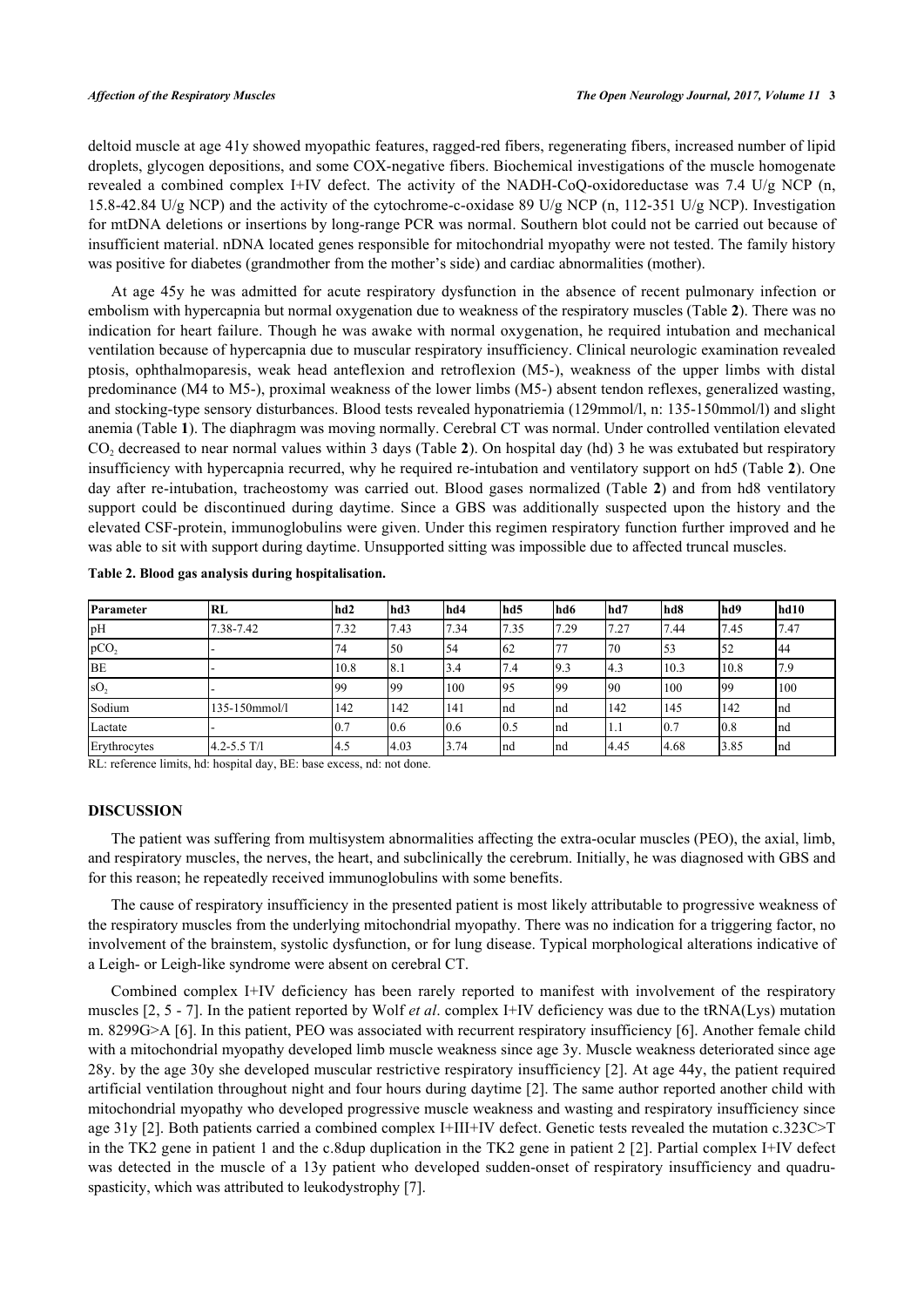#### **4** *The Open Neurology Journal, 2017, Volume 11 Finsterer et al.*

Previously, several patients with PEO and affection of the respiratory muscles have been described (Table **[1](#page--1-0)**) [[3,](#page-3-2) [6,](#page-4-0) [8](#page-4-1) - [19\]](#page-4-4). In a study of 23 patients with PEO, eight had reduced maximal expiratory mouth pressure <65% [[3\]](#page-3-2). In all eight patients, PEO was due to single mtDNA deletions[[3\]](#page-3-2). In a patient with Kearns-Sayre syndrome (KSS), acute respiratory failure developed requiring invasive ventilatory support, which improved to a level where she required only non-invasive nocturnal BiPAP treatment[[9](#page-4-5)]. In another patient with KSS, respiratory insufficiency with alveolar hypoventilation was attributed to diminished chemosensitivity to hypoxia and hypercapnia [[13\]](#page-4-15). Reduced ventilatory drive due to depressed response to hypoxia or hypercapnia was also reported in three other patients with PEO [[14\]](#page-4-16). In a study on the cause of death in 16 patients with PEO it turned out that two of them died from cardiopulmonary insufficiency without further specification of the respiratory contribution [[12\]](#page-4-12). Two studies have shown that respiratory insufficiency can be the main cause of death in patients with PEO [[12](#page-4-12), [18\]](#page-4-6). In a study of 69 patients with PEO, two developed muscular respiratory failure and died from it [[18](#page-4-6)]. In this study, the probability to develop extra-ocular manifestations was increased if onset of PEO was before the age 9y and was correlated with the amount of mtDNA deletion in blood lymphocytes [[18](#page-4-6)]. Other patients with mitochondrial myopathy but without PEO or a combined complex I+IV defect who developed respiratory insufficiency from mitochondrial myopathy are listed in Table **[1](#page--1-0)** [\[1](#page-3-0), [20](#page-4-2) - [25\]](#page-5-0). Patients with mitochondrial myopathy and PEO who developed respiratory insufficiency but unknown genetic or biochemical defect have also been reported [[11,](#page-4-11) [14,](#page-4-16) [16,](#page-4-18) [17\]](#page-4-19).

Treatment of respiratory insufficiency has been described elsewhere[[3](#page-3-2)]. A major complication of decreased respiratory muscle weakness in mitochondrial myopathy is an increased risk of pneumonia [\[26](#page-5-1)]. If there is additional involvement of the laryngeal muscles, these patients are particularly prone to develop pneumonia since laryngeal muscle weakness may lead to aspiration of food and to insufficient glottis closure during coughing [[12](#page-4-12), [27](#page-5-2), [28\]](#page-5-3). When insufficient glottis closure is combined with decreased inspiratory or expiratory strength, this may result in decreased generation of intra-thoracic pressure and thus impaired expectoration[[3](#page-3-2)]. The mild beneficial effect of immunoglobulins might be due to a placebo effect, due to secondary immunological disease, or due to a chronic inflammatory demyelinating polyneuropathy (CIDP) as a second trouble. Arguments for a CIDP are the elevated CSFprotein, and the response to immunoglobulins. Arguments against CIDP, however, are that polyneuropathy was of the axonal type, that the immunoglobulin effect was only mild, and that mitochondrial myopathy has not been reported in association with CIDP. Immunoglobulins have not been reported to be generally beneficial in mitochondrial disorders.

#### **CONCLUSION**

This case shows that a mitochondrial disorder due to a combined complex I+IV defect manifesting predominantly with PEO may progress to involvement of the limb-girdle, axial, and respiratory muscles, resulting in muscular respiratory insufficiency. In patients with a mitochondrial myopathy, neuropathy, and elevated CSF-protein, immunoglobulins may exhibit a beneficial effect.

#### **CONFLICT OF INTEREST**

The authors confirm that this article content has no conflict of interest.

#### **ACKNOWLEDGEMENTS**

Declared none.

#### **REFERENCES**

- <span id="page-3-0"></span>[1] del Mar OCallaghan M, Emperador S, López-Gallardo E, *et al.* New mitochondrial DNA mutations in tRNA associated with three severe encephalopamyopathic phenotypes: neonatal, infantile, and childhood onset. Neurogenetics 2012; 13(3): 245-50. [\[http://dx.doi.org/10.1007/s10048-012-0322-0\]](http://dx.doi.org/10.1007/s10048-012-0322-0) [PMID: [22638997](http://www.ncbi.nlm.nih.gov/pubmed/22638997)]
- <span id="page-3-1"></span>[2] Béhin A, Jardel C, Claeys KG, *et al.* Adult cases of mitochondrial DNA depletion due to TK2 defect: an expanding spectrum. Neurology 2012; 78(9): 644-8. [\[http://dx.doi.org/10.1212/WNL.0b013e318248df2b](http://dx.doi.org/10.1212/WNL.0b013e318248df2b)] [PMID: [22345218\]](http://www.ncbi.nlm.nih.gov/pubmed/22345218)
- <span id="page-3-2"></span>[3] Smits BW, Heijdra YF, Cuppen FW, van Engelen BG. Nature and frequency of respiratory involvement in chronic progressive external ophthalmoplegia. J Neurol 2011; 258(11): 2020-5. [\[http://dx.doi.org/10.1007/s00415-011-6060-7\]](http://dx.doi.org/10.1007/s00415-011-6060-7) [PMID: [21533826](http://www.ncbi.nlm.nih.gov/pubmed/21533826)]
- <span id="page-3-3"></span>[4] Miyabayashi S, Narisawa K, Iinuma K, *et al.* Cytochrome C oxidase deficiency in two siblings with Leigh encephalomyelopathy. Brain Dev 1984; 6(4): 362-72. [\[http://dx.doi.org/10.1016/S0387-7604\(84\)80112-6\]](http://dx.doi.org/10.1016/S0387-7604(84)80112-6) [PMID: [6093613](http://www.ncbi.nlm.nih.gov/pubmed/6093613)]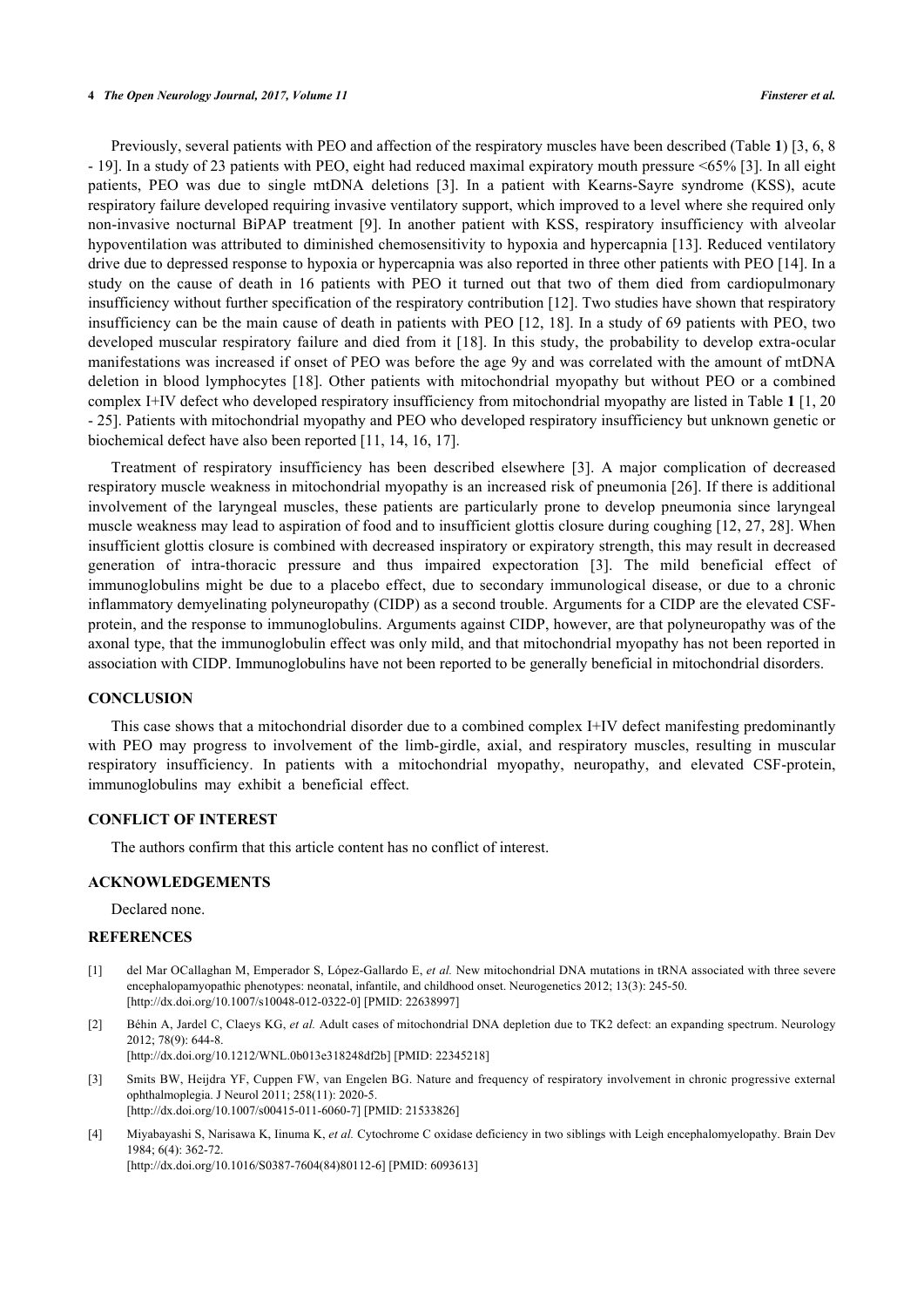- <span id="page-4-14"></span>[5] von Döbeln U, Wibom R, Ahlman H, *et al.* Fatal neonatal lactic acidosis with respiratory insufficiency due to complex I and IV deficiency. Acta Paediatr 1993; 82(12): 1079-81. [\[http://dx.doi.org/10.1111/j.1651-2227.1993.tb12818.x\]](http://dx.doi.org/10.1111/j.1651-2227.1993.tb12818.x) [PMID: [8155932](http://www.ncbi.nlm.nih.gov/pubmed/8155932)]
- <span id="page-4-0"></span>[6] Wolf J, Obermaier-Kusser B, Jacobs M, *et al.* A new mitochondrial point mutation in the transfer RNA(Lys) gene associated with progressive external ophthalmoplegia with impaired respiratory regulation. J Neurol Sci 2012; 316(1-2): 108-11. [\[http://dx.doi.org/10.1016/j.jns.2012.01.013](http://dx.doi.org/10.1016/j.jns.2012.01.013)] [PMID: [22326363\]](http://www.ncbi.nlm.nih.gov/pubmed/22326363)
- <span id="page-4-13"></span>[7] Rábano JA, Playan A, Guirado F, Montoya J, Baldellou A, López-Pisón J. Acute presentation of leukodystrophy due to mitochondrial cytopathology and multiple deletions of mitochondrial DNA. Rev Neurol 1998; 27(160): 1005-7. [PMID: [9951025\]](http://www.ncbi.nlm.nih.gov/pubmed/9951025)
- <span id="page-4-1"></span>[8] Martin-Negrier ML, Sole G, Jardel C, Vital C, Ferrer X, Vital A. TWINKLE gene mutation: report of a French family with an autosomal dominant progressive external ophthalmoplegia and literature review. Eur J Neurol 2011; 18(3): 436-41. [\[http://dx.doi.org/10.1111/j.1468-1331.2010.03171.x\]](http://dx.doi.org/10.1111/j.1468-1331.2010.03171.x) [PMID: [20880070](http://www.ncbi.nlm.nih.gov/pubmed/20880070)]
- <span id="page-4-5"></span>[9] Sanaker PS, Husebye ES, Fondenes O, Bindoff LA. Clinical evolution of Kearns-Sayre syndrome with polyendocrinopathy and respiratory failure. Acta Neurol Scand Suppl 2007; 187: 64-7. [\[http://dx.doi.org/10.1111/j.1600-0404.2007.00850.x\]](http://dx.doi.org/10.1111/j.1600-0404.2007.00850.x) [PMID: [17419832](http://www.ncbi.nlm.nih.gov/pubmed/17419832)]
- <span id="page-4-10"></span>[10] Götz J, Carlsson J, Schipmann R, *et al.* 37-year-old patient with eye muscle paralysis and rapidly progressing respiratory insufficiency. Internist (Berl) 2002; 43(4): 548-53. [PMID: [12053411\]](http://www.ncbi.nlm.nih.gov/pubmed/12053411)
- <span id="page-4-11"></span>[11] Chotmongkol V, Intarapoka B, Mitchai J. Mitochondrial myopathy with respiratory dysfunction: a case report. J Med Assoc Thai 2001; 84(3): 445-7. [PMID: [11460950\]](http://www.ncbi.nlm.nih.gov/pubmed/11460950)
- <span id="page-4-12"></span>[12] Klopstock T, Jaksch M, Gasser T. Age and cause of death in mitochondrial diseases. Neurology 1999; 53(4): 855-7. [\[http://dx.doi.org/10.1212/WNL.53.4.855](http://dx.doi.org/10.1212/WNL.53.4.855)] [PMID: [10489054\]](http://www.ncbi.nlm.nih.gov/pubmed/10489054)
- <span id="page-4-15"></span>[13] Osanai S, Ohmiya H, Akashi K, *et al.* A case of Kearns-Sayre syndrome with impaired respiratory regulation. Nihon Kyobu Shikkan Gakkai Zasshi 1991; 29(10): 1334-8. [PMID: [1753513\]](http://www.ncbi.nlm.nih.gov/pubmed/1753513)
- <span id="page-4-16"></span>[14] Barohn RJ, Clanton T, Sahenk Z, Mendell JR. Recurrent respiratory insufficiency and depressed ventilatory drive complicating mitochondrial myopathies. Neurology 1990; 40(1): 103-6. [\[http://dx.doi.org/10.1212/WNL.40.1.103](http://dx.doi.org/10.1212/WNL.40.1.103)] [PMID: [2296355\]](http://www.ncbi.nlm.nih.gov/pubmed/2296355)
- <span id="page-4-17"></span>[15] Nozaki H, Hamano S, Ueoka Y, Horita H, Koga Y, Nonaka I. Cytochrome c oxidase deficiency with acute onset and rapid recovery. Pediatr Neurol 1990; 6(5): 330-2. [\[http://dx.doi.org/10.1016/0887-8994\(90\)90026-W](http://dx.doi.org/10.1016/0887-8994(90)90026-W)] [PMID: [2173614\]](http://www.ncbi.nlm.nih.gov/pubmed/2173614)
- <span id="page-4-18"></span>[16] Desnuelle C, Pellissier J-C, Serratrice G, Pouget J. Chronic progressive external ophthalmoplegia (CPEO) associated with diaphragm paralysis: successful treatment with Coenzyme Q (CoQ). Neurology 1988; 38: 102-3.
- <span id="page-4-19"></span>[17] Carroll JE, Zwillich C, Weil JV, Brooke MH. Depressed ventilatory response in oculocraniosomatic neuromuscular disease. Neurology 1976;  $26(2)$ : 140-6. [\[http://dx.doi.org/10.1212/WNL.26.2.140](http://dx.doi.org/10.1212/WNL.26.2.140)] [PMID: [943069\]](http://www.ncbi.nlm.nih.gov/pubmed/943069)
- <span id="page-4-6"></span>[18] Auré K, Ogier de Baulny H, Laforêt P, Jardel C, Eymard B, Lombès A. Chronic progressive ophthalmoplegia with large-scale mtDNA rearrangement: can we predict progression? Brain 2007; 130(Pt 6): 1516-24. [\[http://dx.doi.org/10.1093/brain/awm067](http://dx.doi.org/10.1093/brain/awm067)] [PMID: [17439982\]](http://www.ncbi.nlm.nih.gov/pubmed/17439982)
- <span id="page-4-4"></span>[19] Yuri T, Kondo Y, Kohno K, *et al.* An autopsy case of chronic progressive external ophthalmoplegia with renal insufficiency. Med Mol Morphol 2008; 41(4): 233-7. [\[http://dx.doi.org/10.1007/s00795-008-0420-0\]](http://dx.doi.org/10.1007/s00795-008-0420-0) [PMID: [19107614](http://www.ncbi.nlm.nih.gov/pubmed/19107614)]
- <span id="page-4-2"></span>[20] Pronicki M, Kowalski P, Piekutowska-Abramczuk D, et al. A homozygous mutation in the SCO<sub>2</sub> gene causes a spinal muscular atrophy like presentation with stridor and respiratory insufficiency. Eur J Paediatr Neurol 2010; 14(3): 253-60. [\[http://dx.doi.org/10.1016/j.ejpn.2009.09.008\]](http://dx.doi.org/10.1016/j.ejpn.2009.09.008) [PMID: [19879173](http://www.ncbi.nlm.nih.gov/pubmed/19879173)]
- <span id="page-4-3"></span>[21] Giordano C, Powell H, Leopizzi M, *et al.* Fatal congenital myopathy and gastrointestinal pseudo-obstruction due to POLG1 mutations. Neurology 2009; 72(12): 1103-5. [\[http://dx.doi.org/10.1212/01.wnl.0000345002.47396.e1](http://dx.doi.org/10.1212/01.wnl.0000345002.47396.e1)] [PMID: [19307547\]](http://www.ncbi.nlm.nih.gov/pubmed/19307547)
- <span id="page-4-7"></span>[22] Tong MK, Lam CS, Mak TW, *et al.* Very long-chain acyl-CoA dehydrogenase deficiency presenting as acute hypercapnic respiratory failure. Eur Respir J 2006; 28(2): 447-50. [\[http://dx.doi.org/10.1183/09031936.06.00139205\]](http://dx.doi.org/10.1183/09031936.06.00139205) [PMID: [16880373](http://www.ncbi.nlm.nih.gov/pubmed/16880373)]
- <span id="page-4-8"></span>[23] Saneto RP, Bouldin A. A boy with muscle weakness, hypercarbia, and the mitochondrial DNA A3243G mutation. J Child Neurol 2006; 21(1): 77-9. [\[http://dx.doi.org/10.1177/08830738060210010601\]](http://dx.doi.org/10.1177/08830738060210010601) [PMID: [16551459](http://www.ncbi.nlm.nih.gov/pubmed/16551459)]
- <span id="page-4-9"></span>[24] Easley RB, Johnson TR, Tobias JD. Continuous pH monitoring using the Paratrend 7 inserted into a peripheral vein in a patient with shock and congenital lactic acidosis. Clin Pediatr (Phila) 2002; 41(5): 351-5.